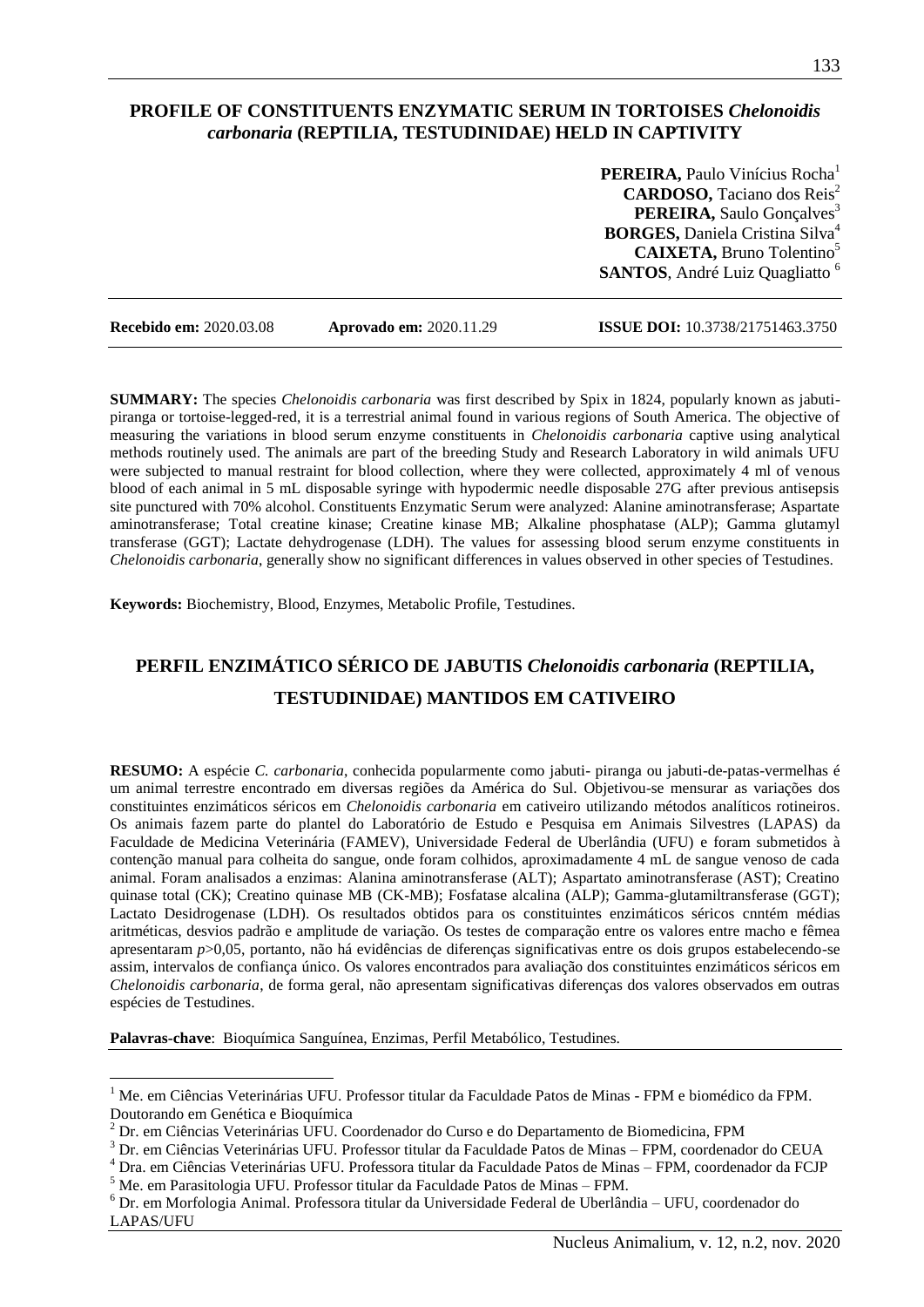#### **1 INTRODUCTION**

The *Chelonoidis* gender is represented by four species from South America, which are: *Chelonoidis carbonaria*, *Chelonoidis denticulata*, *Chelonoidis chilensis* and *Chelonoidis nigra*, with the last one being exclusive from Galápagos Island. In the Brazilian territory, the *Chelonoides carbonaria* species can be found in the northeast, southeast and south, and in the savanna areas, while the *Chelonoides denticulata* lives in areas with dense forests, which are most found in the northern region of Brazil (FLOSE, 2001; LE *et al*., l2006).

These animals present a strong shell, relatively long convex from gray to brown or black, with symmetric, red, yellow and live colored drawings. The scales from the head and the paw are red, their cravats presents the same dark coloration, being concave on the males, higher than the ones presented on the females, with an average of 30.4cm, while the females have 28.9cm. They present a sexual maturity between 5 and 7 years, put 15 to 20 eggs by posture, and their reproduction period occurs on spring/summer (BARROS *et al*., 2012).

The biochemical composition from the sanguine constituents of wild animals provide essential information about the health of these animals, as well as about their nutritional features, admitting, this way, an appreciation of the metabolic state of the animal tissues, supporting on the prediction of diseases, on the diagnoses, staging, monitoring, on the evaluation of the handling and adaptation of these captive animals (FLOSE, 2001).

The enzyme's analysis implies on the measurement of its catalytic activities, because they catalyze biochemical reactions converting a substrate in a product and the results expressed in terms of quantity about a present activity in a certain sample volume (THRALL, 2007). The enzymatic profile evaluations most used on the veterinary clinic are the alanina-aminotransferase (ALT) - , amylase, aspartate- aminotransferase (AST), lactate dehydrogenase (LDH), Creatino kinase MB (CK-MB), alkaline phosphatase (ALP), gamma- glutamyltransferase (GGT), total creatine kinase (CK), among others (GONZÁLEZ; SILVA, 2017).

Bearing in mind the influence of data over the serum enzymatic constituents in Testudines from the Brazilian fauna and the growing demand for the evaluation of the healthy state in *C. carbonaria*, it's needed to study the complementary diagnoses mean, where the hematological evaluation has a great highlight.

In this context, it was aimed the measurement of the serum enzymatic constituents variations in captive *Chelonoidis carbonaria*, using ordinary analytical methods, adding subsidies for the development of the clinical specie's pathology under discussion.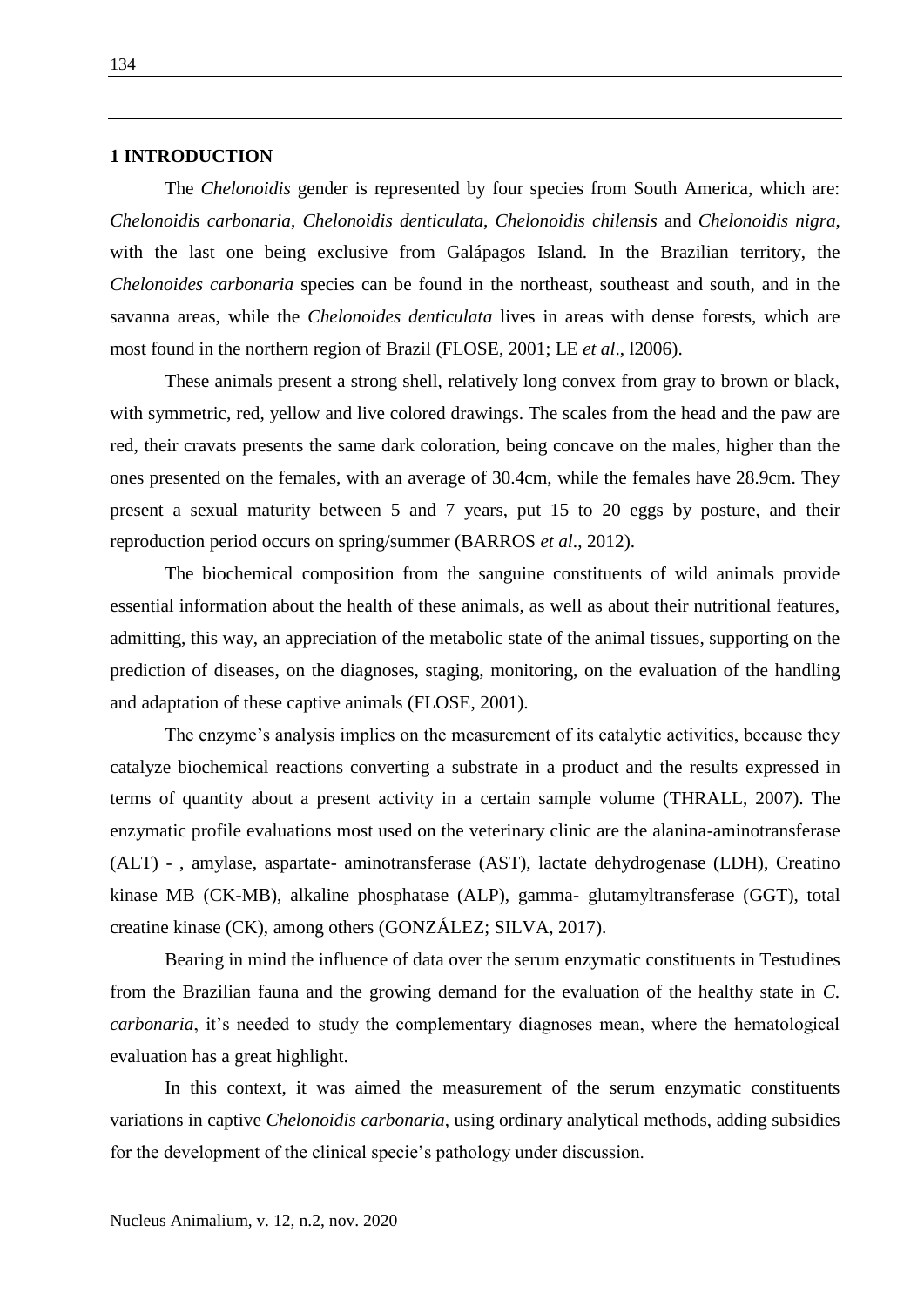# **2 MATERIALS AND METHODS**

For the study performance, 25 *C. carbonaria* models were used, being 15 males and 10 females, belonging to the Wild Animals Research Laboratory (LAPAS) roster, from the Veterinary Medicine College (FAMEVA), Uberlândia University (UFU), deriving from rescues and/or apprehensions made by the Environmental Military Police, or through donations. In the experimental group, it was only used specimens from the roster whose curvilinear length of the shell (CCC) was higher or equal to 25cm, so the sexually dimorphical features were glimpsed, since animals whose CCC presented are below 25cm don't have clear features (LEVINE; SCHAFER, 1992). The experiment was carried out between May of June 2016. The climate in the city of Uberlândia is dry at this time of the year and the temperature varies from 15º to 26º C.

The animals were found housed in masonry enclosures, chlorinated water at will, maximum density of occupation of 10 animals/ $4m^2$ , with solarium and shaded place, and daily feed with greenery, fruits, vegetables and commercial ration of canine with at least 18% of raw protein, three times a week.

This research is authorized by Chico Mendes Biodiversity Preservation Institute (ICMBio), by the system of Biodiversity Authorization and Information (SISBio) n° 46723-2 and approval by the Commission of Ethics on the Use in Animals (CEUA) of Federal University of Uberlândia (UFU), according to the protocol n° 035/15.

Before the harvest, all animals were physically evaluated, where it was observed: the presence of ectoparasites, corporal condition, tumors and cutaneous lesions. It was selected animals considered healthy, without deformities in the shell and/or sexual dimorphism was defined (LEVINE; SCHAFER, 1992).

The red-foot tortoises were manually contained for blood collection. Nearly 4 mL of venous blood was collected in each animal, with a disposable syringe of 5 mL with a disposable hypodermic needle 27G after a prior antisepsis of the punctured spot with 70% alcohol. The harvests were primarily made through a puncture of the caudal sub-shell vein. When this via wasn't easily accessed, it was opted the sub-shell cranial vein (CAMPBELL, 1996), respecting the maximum corresponding volume of 10% of the total blood volume in each animal (5 to 8% of its living weight) (CAMPBELL, 1996).

The samples were wrapped in silicone tubes without anticoagulant (Vacutainer Becton Dickson), identified immediately after the blood clot retraction, to sediment the elements configured on the blood and acquisition of serum. The samples were submitted to centrifugation (720g), during five minutes (ALMOSNY; MONTEIRO, 2007), in a centrifuge Excelsa Baby (FANEM, model 208N). The serum was separated by aspiration in aliquot, secured in microtubes 05ml, type *Eppendorf*, and refrigerated in temperatures of 2 to  $8^{\circ}$ C, by a period not above 8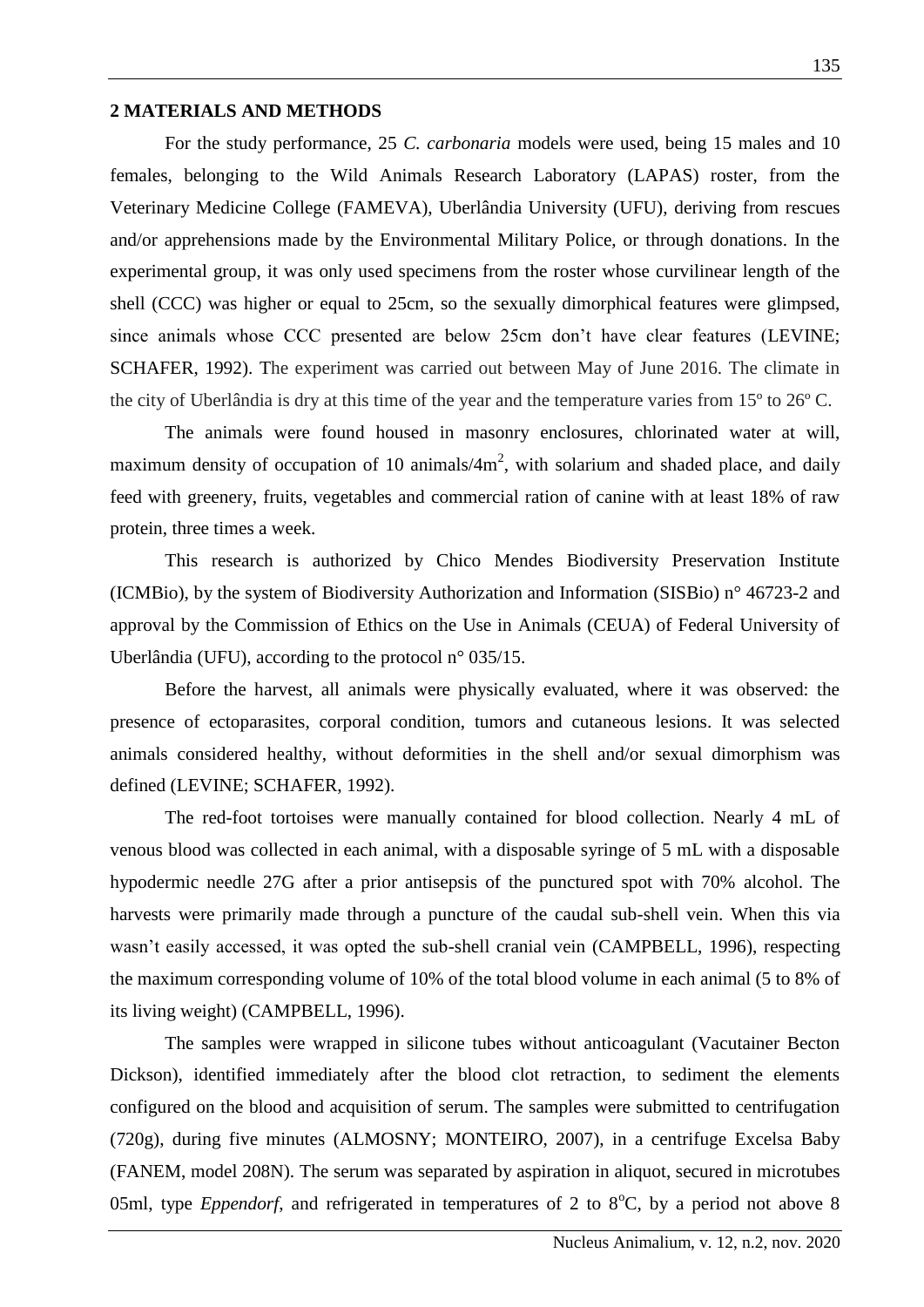hours. Up next, they were forwarded in isothermal boxes with ace to the Clinical Analysis Laboratory of Patos de Minas Univesrity, where they were processed.

The *Chelonoidis Carbonaria* blood samples analysis were performed in an automatic analyzer FLEXOR XL (Vital scientific/Elitch), using reagents from the brand Elitech Clinical Systems, following the manufacturer's recommendations. At a temperature of  $37^{\circ}$ C, after a previous calibration of the equipment using a multiparametrical calibrator (Elitech Elical II) and benchmarking with a control serum (Control Lab). It was determined, from each sample, the serum values described on Board 1, with respective methodologies utilized to determine their serum levels.

It was performed the data analysis, also considering each gender according with what was proposed by (VIEIRA *et al*., 2002) and (AYRES, 2007), and using the BioEstat program (VIEIRA *et al*., 2002), and on the Action app® which uses the program R®

## **3 RESULTS AND DISCUSSION**

The results obtained for serum enzymatic constituents in *Chelonoidis carbonaria* are disposed on Table 2, containing arithmetic averages, standard deviations and range of variation. The comparison tests between the male and female values were considered *p*>0,05 (table 1), therefore, there isn't evidences about significant differences between the two groups, establishing, thus, unique trust intervals.

|           |  |  | <b>Board 1 - Serum enzymatic constituents, with the respective methodologies used for biochemical</b> |  |
|-----------|--|--|-------------------------------------------------------------------------------------------------------|--|
| analysis. |  |  |                                                                                                       |  |

| <b>BIOCHEMICAL CONSTITUENT</b>                                  | <b>METHODOLOGY</b>                                      |  |  |  |  |
|-----------------------------------------------------------------|---------------------------------------------------------|--|--|--|--|
| Alanine aminotransferase (ALT) (EC                              | Kinetic UV-IFCC without pyridoxal                       |  |  |  |  |
| $2.6.1.2$ <sup>1</sup>                                          | phosphate                                               |  |  |  |  |
|                                                                 | Enzymatic kinetic, substrate: CNP-G3(2-                 |  |  |  |  |
| $\alpha$ -Amylase (EC 3.2.1.1) <sup>1</sup>                     | cloro-4-nitrofenol- $\alpha$ -maltotrioside             |  |  |  |  |
| Aspartate aminotransferase (AST) (EC                            | Kinetic UV-IFCC without pyridoxal                       |  |  |  |  |
| $2.6.1.1)$ <sup>1</sup>                                         | phosphate                                               |  |  |  |  |
| Total Creatine kinase (CK) (EC 2.7.3.2) <sup>1</sup>            | Kinetic UV-IFCC                                         |  |  |  |  |
| Creatine kinase MB (CK-MB) (EC                                  | Kinetic UV-IFCC Immune-inhibition                       |  |  |  |  |
| $2.7.3.2$ ) <sup>1</sup>                                        |                                                         |  |  |  |  |
| Alkaline phosphatase (ALP) (EC 3.1.3.1) $^1$                    | Enzymatic kinetic, based on the DGKC<br>and SCE methods |  |  |  |  |
| Gamma- glutamyltransferase (GGT) (EC<br>$2.3.2.2)$ <sup>1</sup> | <b>Modified Szasz IFCC</b>                              |  |  |  |  |
| Lactate dehydrogenase (LDH) (EC<br>$1.1.1.28$ ) <sup>1</sup>    | Kinetic UV-IFCC (substrate: lactate)                    |  |  |  |  |

 $UV =$  ultraviolet.; IFCC = Intenrational federation of clinical chemistry; <sup>1</sup> Nomenclature according with the IUPAC-IUBMB (Committee of the International Union of Biochemistry and Molecular Biology) (IUBMB, 2020).

The use of enzymes to diagnose is commonly used, since the clinic value resulting from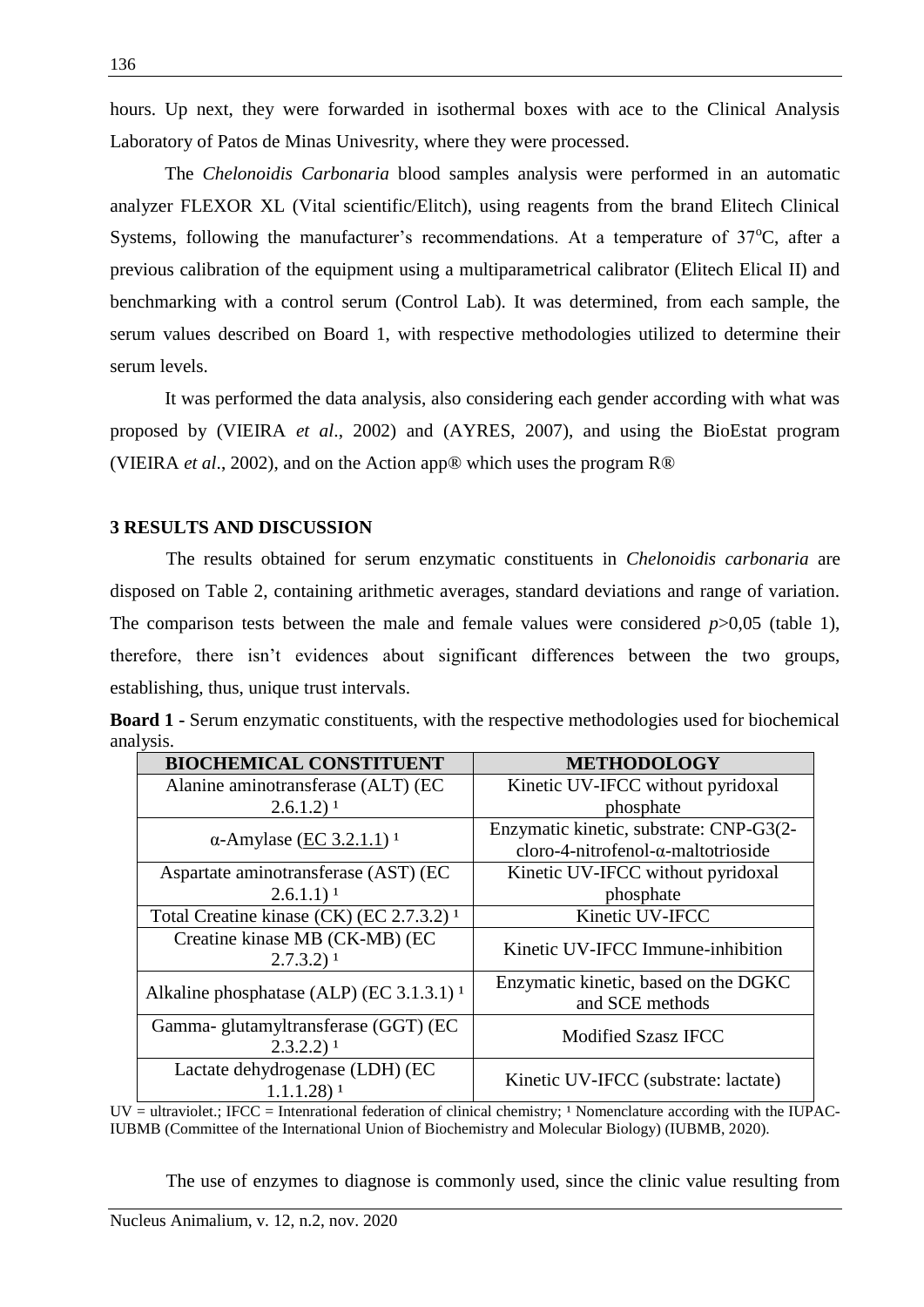the study about the enzymatic profile, from the measurement of several enzymes present on the animals' bloodstream (LITZGUS; HOPKINS, 2003).

About the enzymes (table 2), it was observed levels of alkaline phosphatase (ALP) of *C. carbonaria* of 72,04 ( $\pm$ 35,67) U/L. The normal ALP values in reptiles are variable and depend on the species and age group, because the serum activity of this enzyme is higher in younger animals, in corporal growth, comparing with adult animals (MARTÍNEZ-SILVESTRE *et al*., 2013).

**Table 1 –** Averages per gender, statistical tests and p-value from the captive *Chelonoidis carbonaria* sanguine biochemical constituents(n=25), Uberlândia-MG, 2015

| <b>Biochemical</b> | Average by sex               |         | <b>Test</b> |         |  |
|--------------------|------------------------------|---------|-------------|---------|--|
| <b>Constituent</b> | <b>Male</b><br><b>Female</b> |         |             | p-value |  |
| Amylase (U/L)      | 4,20                         | 3,10    | Wilcoxon    | 0,248   |  |
| ALP(U/L)           | 76,06                        | 84,60   | Wilcoxon    | 0,677   |  |
| LDH (U/L)          | 167,90                       | 215,80  | Wilcoxon    | 0,304   |  |
| AST (U/L)          | 90,33                        | 87,50   | Wilcoxon    |         |  |
| $ALT$ (U/L)        | 10,13                        | 6,80    | Wilcoxon    | 0,887   |  |
| $CK$ (U/L)         | 1157,30                      | 1567,10 | Wilcoxon    | 0,368   |  |
| $CK-MB$ (U/L)      | 1951,53                      | 2650,90 | Wilcoxon    | 0,237   |  |

ALP - Alkaline phosphatase. LDH - Lactate dehydrogenase. AST - aspartate aminotransferase. ALT – Alanine aminotransferase. CK-MB – Creatine kinase MB. CK – Total creatine kinase. U/L: Unity per liter.

Table 2 – Averages, standard deviations, variations range and trust intervals of 95% for the demographic average of captive *Chelonoidis carbonaria* serum enzymes (n=25), Uberlândia-MG, 2015

|                                 | <b>Unity</b> | <b>Average</b> | <b>Standard</b><br>deviation | <b>Variation range</b> |                | IC 95%          |                 |
|---------------------------------|--------------|----------------|------------------------------|------------------------|----------------|-----------------|-----------------|
| <b>Enzymatic</b><br>constituent |              |                |                              | <b>Minimal</b>         | <b>Maximum</b> | <b>Inferior</b> | <b>Superior</b> |
|                                 |              |                |                              |                        |                | limit           | limit           |
| <b>Amylase</b>                  | U/L          | 3,50           | 2,10                         | 1,00                   | 8,00           | 2,70            | 4,20            |
| <b>ALP</b>                      | U/L          | 72,04          | 35,67                        | 29,00                  | 155,00         | 57,80           | 83,30           |
| <b>LDH</b>                      | U/L          | 187,10         | 105,90                       | 47,00                  | 421,00         | 143,30          | 230,80          |
| <b>AST</b>                      | U/L          | 71,05          | 36,06                        | 18,00                  | 150,00         | 55,05           | 87,03           |
| <b>ALT</b>                      | U/L          | 4,80           | 2,57                         | 2,00                   | 10,00          | 3,70            | 5,70            |
| CK                              | U/L          | 1076,00        | 913,00                       | 99,00                  | 3126,00        | 743,40          | 1391,20         |
| <b>CK-MB</b>                    | U/L          | 1837,00        | 1815,90                      | 189,00                 | 5814,00        | 1140,70         | 2440,60         |

ALP - Alkaline phosphatase. LDH - Lactate dehydrogenase. AST - aspartate aminotransferase. ALT – Alanineaminotransferase. CK-MB – Creatine kinase MB. CK – Total creatine kinase. IC 95% – Trust interval of 95% for the demographic average

U/L: Unity per liter.

The ALP levels 73,0 0 (±40) U/L in *C. carbonaria* (CARPENTER, 2005) compares to what was found on the current study: a near interval for *Phrynops geoffroanus* (*Cágado-debarbicha* - [Schweigger,](https://en.wikipedia.org/wiki/August_Friedrich_Schweigger) 1812) (21 a 97) U/L (GRADELA, *et al*., 2017). However, inferior values were found in demographics of *C. carbonaria e C. denticulata* (Yellow-footed tortoise) 41,73 (±22,35) U/L (SANTOS, *et al*., 2011).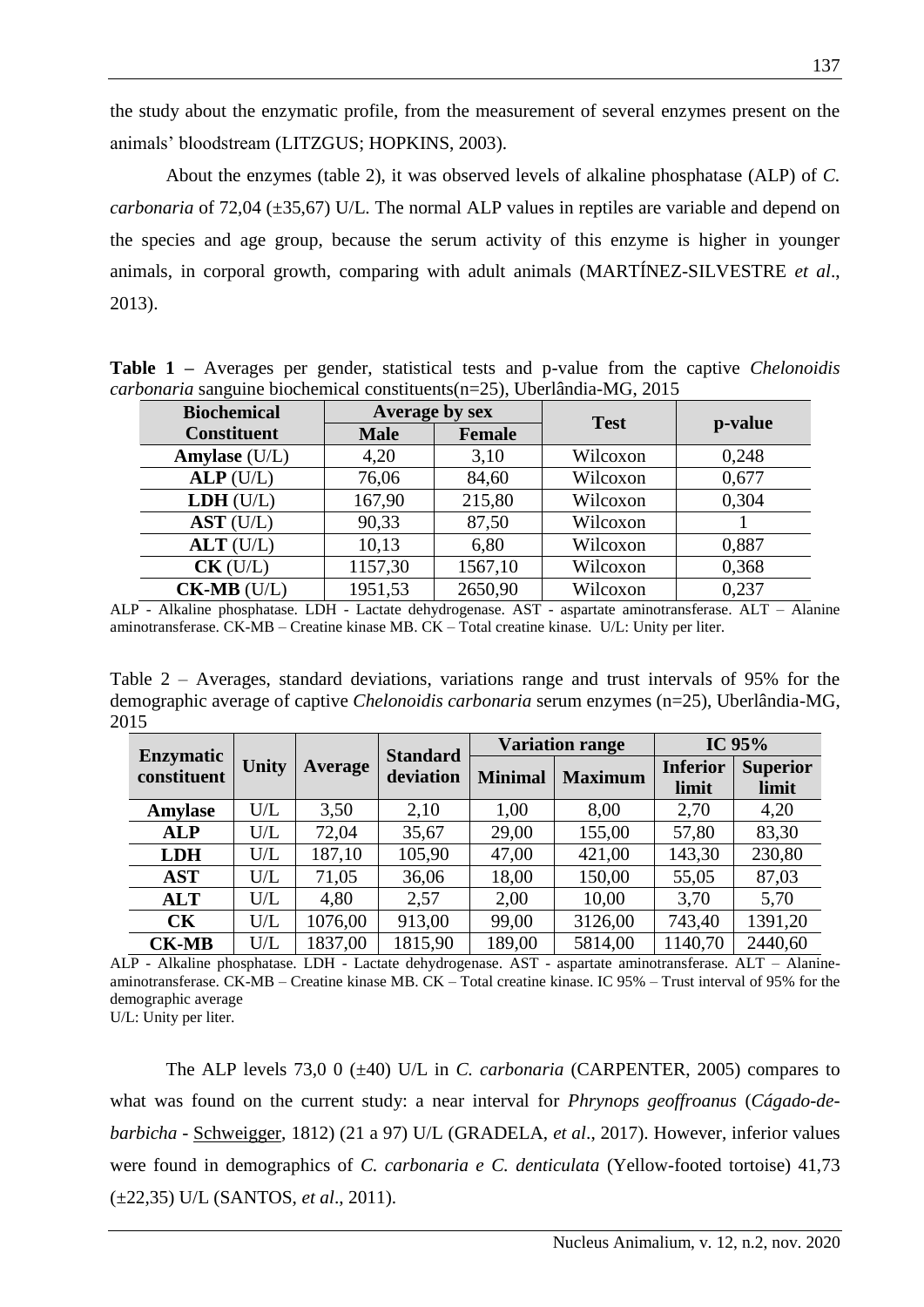ALP levels superior to the ones presented were in *Podocnemis expansa* 131,13 (±59,96) U/L (SANTOS, *et al*, 2005), also in *Podocnemis expansa* 107,0 (±45,72) U/L (MUNDIM, 1999), in *Geochelone spp.* 111,0±46,0 U/L (SAMOUR, 1986) for other tortoises from the *Chelonoides* gender *C. elegans:* 173,0 (±108,0) U/L and *C. radiata:* 93,00 (72-100) U/L (CARPENTER, 2005).

The Lactate dehydrogenase levels (LDH) for *C. carbonaria* were 187,10 (±105,90) U/L. (CARPENTER, 2005) described averages for tortoises of the *Chelonoides* gender (*C. carbonaria*  428 (±228) U/L; *C. elegans:* 667 (±297) U/L and *C. radiata:* 402 (213-592) U/L), being superior than the value found on the current study. Superior averages from other Testudines species were described in *Testudo radiata*. However, the average found for *C. carbonaria* finds itself on the intervals referred in *Gopherus polyphemus* (17,8 a 909,9 U/L) (TAYLOR e JACOBSON, 1992) in *Phrynops geoffroanus* (68 a 356) U/L (GRADELA, *et al*., 2017).

The serum levels from LDH superior to 700 U/L are associated in reptiles, unspecific tissue lesions, estomatites, gastrointestinal obstructions, cloacal prolapse, real damage, among other; in LDH levels superior to 1000 U/L, it may be related to damages on the hepatic and muscular tissues (WAGNER; WETZEL, 1999).

The aspartate aminotransferase values (AST) in *C. carbonaria* 71,05 (± 36,06) U/L were inferior to the ones 214,0  $(\pm 152)$  U/L (CARPENTER, 2005), for the same species, 100,56 $\pm 14,26$ U/L (SANTOS, *et al*., 2011), demographic of tortoises from the same species and gender. In studies made with *Podocnemis expansa*, superior averages were 194,56 (±154,27) U/L (SANTOS, *et al*, 2005) and 223,0 (±129,61) U/L, (CAMPBELL, 1996, FONSECA *et al*., 2016) in *Malacochersus tornieri* 157,0 U/L (22). Similar results in *Chelonoidis radiata* (Madagascar tortoise) 73,00 (42-134) U/L (CARPENTER, 2005) and in *Testudo radiata* 42,0 a 134,0 U/L (MARKS e CINTINO, 1990). Interval inferior to the AST activity was found for *Phrynops geoffroanus* (15 to 45) U/L (GRADELA, *et al*., 2017).

Usually, the AST activity on the serum or plasma of healthy reptiles is inferior to 250 U/L (MARTÍNEZ-SILVESTRE *et al*., 2013). The increase of the AST serum activities may suggest a hepatobiliary disease, but it must be considered that the hepatic tissue of some reptiles presents few activities from this enzyme and, therefore, is not a reliable enzyme to detect injuries on the hepatic tissue (CAMPBELL, 2006). Furthermore, it's an enzyme present in a lot of corporal tissues, not being its specific organ determination, although the ALT concentration are especially significant in the liver, kidneys and in the heart (WAGNER; WETZEL, 1999).

As for the alanine- aminotransferase values (ALT) found for *C. carbonaria* were of de 4,80 (±2,57) U/L and it's close to the averages in (*C. carbonaria* and *C. denticulata)* 3,67 (±3,21)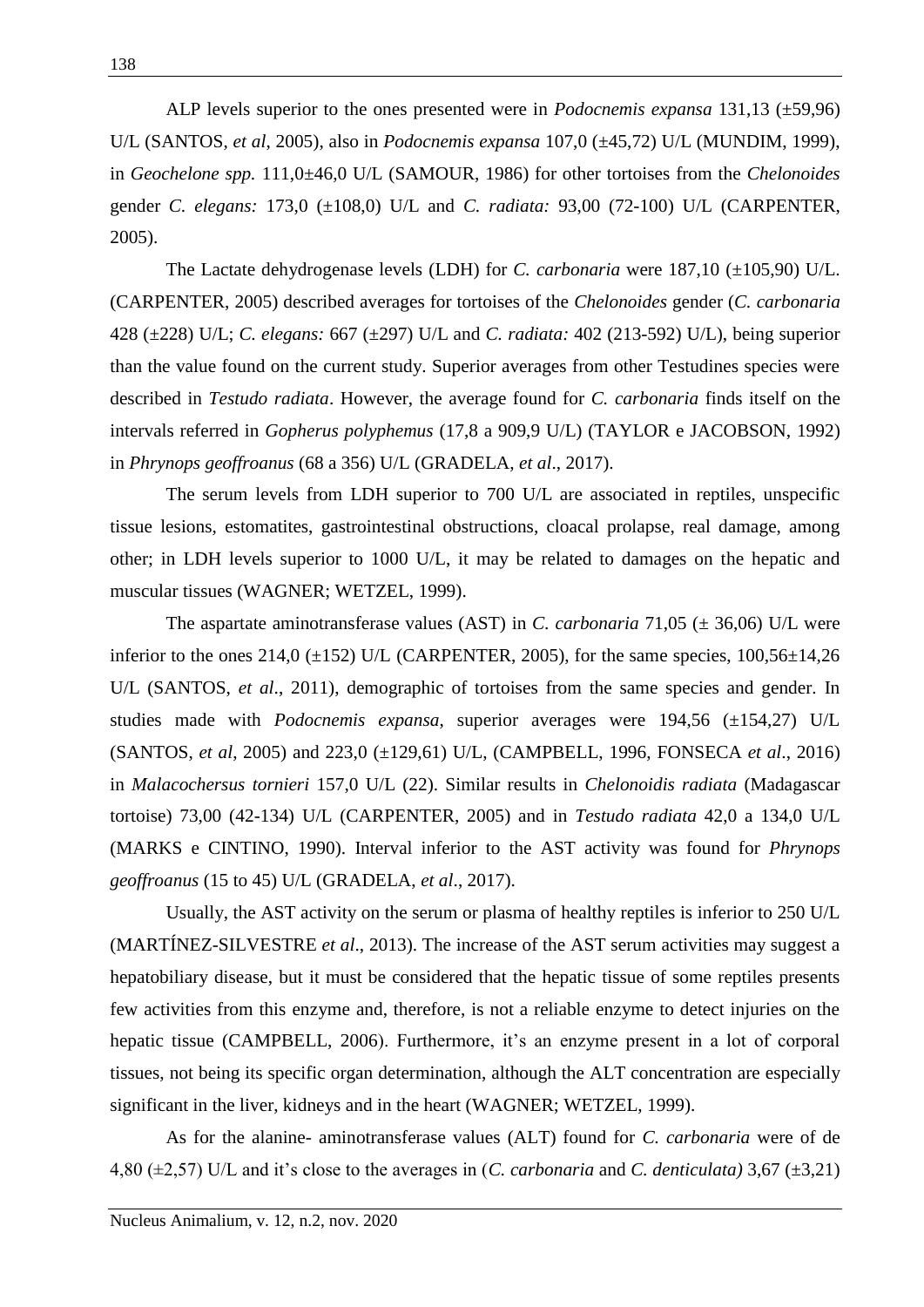U/L (SANTOS, *et al*., 2011), in *Podocnemis expansa* 4,04 (±2,99) U/L (SANTOS, *et al*, 2005). Superior averages were in *Podocnemis expansa* 5,93 (±6,47) U/L (FONSECA, *et al*., 2016), and *Geochelone spp.* 7,0 (±9,0) U/L (SAMOUR, 1986; CARPENTER, 2005), *C. elegans:* (8) (±10) U/L, *C. radiata:* 9,0 (±11) U/L. and *C. carbonaria* 9,0 (±5) U/L and in *Phrynops geoffroanus* (11 to 39) U/L (GRADELA, *et al*., 2017), but they're found within the values established for reptiles, which is inferior to 20 U/L (MARTÍNEZ-SILVESTRE *et al*., 2013).

In *C. carbonaria*, the average of amylase found in the sanguine serum was of 3,50 ( $\pm$ 2,10) U/L. Discrepant results, with markedly superior averages for *Phrynops geoffroanus* (193 a 794) U/L (GRADELA, *et al*., 2017). In reptiles, the amylase is used on the diagnoses of pancreatic lesions (25). However, it's important to emphasize that no value referring to this enzyme, for the Chelonoides gender, was found in literature.

The creatine kinase (CK) average values observed in this work for red-footed tortoise 1076,00 (±913,00) U/L, were higher than the ones in *C. carbonaria* 754 (±599,0) U/L (CARPENTER, 2005), and *C. radiata* 723 (±437) U/L, on the next averages established by the author for *C. elegans* 1099 (±1724) U/L. CK averages were described to the Testudines genders in *Gopherus Polyphemus*, where they established an interval of 32 to 628 U/L (TAYLOR e JACOBSON, 1992), and for *Phrynops geoffroanus* 281 to 888 U/L (GRADELA, *et al*., 2017), in *Malacochersus tornieri* in natural habitat (80 a 2155) U/L (RAPHAEL, *et al*., 1994). It was observed that the referred authors described different intervals than the intervals described in this study. In relation to the creatine kinase MB isoenzyme (CK-MB), it was observed averages of 1837,00 (±1815,90) U/L in *C. carbonaria*.

It's possible to observe that there were great variations from the standard deviations for CK-MB. Due that, the correlation of the results obtained with the study about the animals' health is difficulted. Furthermore, the CK and CK-MB enzymatic activity in Testudines seems to be insufficient studied yet; no value referring to CK-MB in Testudines was found in literature.

Is CK dosage in Testudines, also found high standard deviations (CARPENTER, 2005; TAYLOR; JACOBSON, 1992; RAFAEL, *et al*., 1994). Drastic variations from the CK levels from animal to animal are expected for reptiles (WAGNER; WETZEL, 1999).

Considered an enzyme specifically muscular, its serum quantification is a key diagnostic tool to evaluate injuries in the skeletal and cardiac muscular cells, such as in pathological processes, such as: synthetic infections that affects the muscles, tissue necrosis, hepatic diseases; in these cases, they can present a high elevated activity. Increments might occur, yet, in the outcome from muscular lesions with the sanguine collection, as well as in animals that suffer convulsions or due the stress during their capture and immobilization, in gestational and *Estasi folicular* processes (MARTÍNEZ-SILVESTRE *et al*., 2013).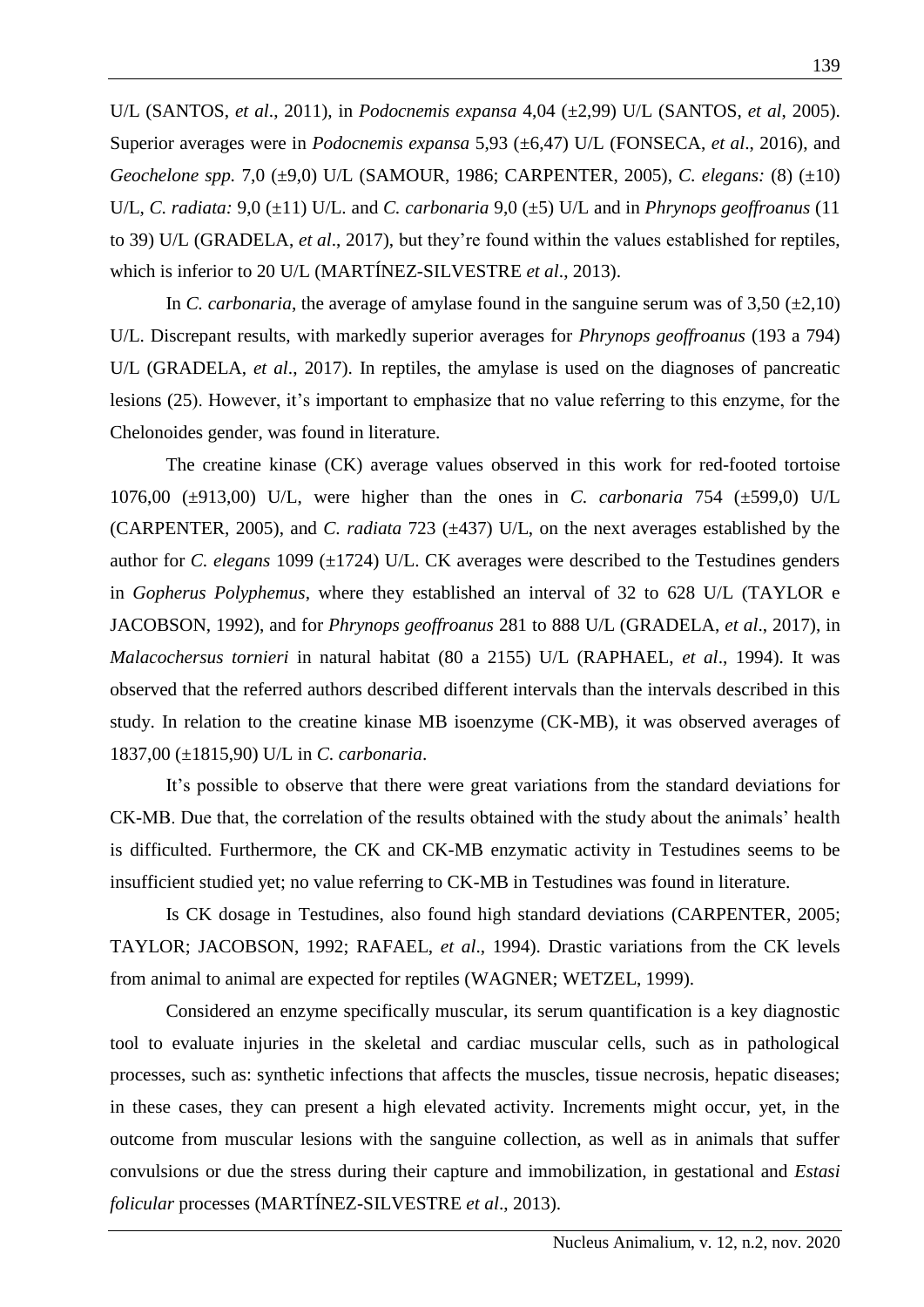The serum measurement of a specific muscular enzyme, such as the CK, devotedness contributes for the clinical differentiation of damages on the muscular hepatic tissue. Bearing in mind that the AST, LDH and ALP plasmatic activity are not organ-specific for the muscle, with the ability to increase in hepatobiliary diseases. Thus, the increase of the LDH, AST and ALP serum activity with normal levels of CK may indicate a hepatic lesion, while their simultaneous increase might suggest pathological states where both tissues, muscular and hepatic, are lesioned, like it occurs in traumas and septicemias (CAMPBELL, 1996, CAMPBELL, 2006). However, it's necessary to consider that to diagnose a hepatic disease in reptiles is complex and that besides the biochemical trials, the utilization of other diagnostic methodologies, such as examination of images and the liver *histopatologios* biopsy, are necessary (HERNANDEZ-DIVERS; COOPER, 2000). It stands out albumin is very precise and sensitive and that, therefore, it should be the method of choice for measurement of serum albumin (PRICE, 1979).

The gamma- glutamyltransferase (GGT) levels in the current study couldn't be punctually quantified by the methodology and used biochemical analyzer. To measure the GGT levels, using serum from the 25 *C. carbonaria* studied specimens, the values issued by the equipment were inferior to 1,00 U/L, not demonstrating the value quantitatively obtained for each dosage.

According to the reagent manufacturer's guidelines (Elitech), used to determine the GGT levels in this experiment, it the linear reagent in intervals of 15 to 1000 U/L, and the detection limit is 2 U/L. Probably due this, the GGT levels in *C. carbonaria* couldn't' be detected.

An enzymatic activity too low for GGT was 0,60 (±0,84) U/L (SANTOS, *et al*, 2005), and  $0.79\pm1.12$  U/L (MUNDIM, 1999) when evaluating the sanguine biochemical constituents from *Podocnemis expansa* (Amazon tortoise). In the *C. carbonaria* and *C. denticulata* red-footedtortoise demographics, (SANTOS, *et al*., 2011) also described low GGT averages of 1,31 (±2,70) U/L.

The GGT enzymatic activity quantification in reptiles isn't a very sensible test, and its diagnostic utilization is controversial: the reptiles' hepatic and renal tissues present an activity of these enzymes, but the GGT levels doesn't increase in pathologies that may attack these organs (9).

The differences occurred among the serum biochemical constituents' levels from the *C. carbonaria* found in this study, when confronted with the data referred in the literature for other Testudines demographics probably derive from variability factors, such as biological rhythms and constitutional factors, such as gender, age, species, even with a taxonomic proximity from the outcome of genetic variety and external factors, such as the handling system and stress during the manipulation of animals (SANTOS, *et al*, 2005).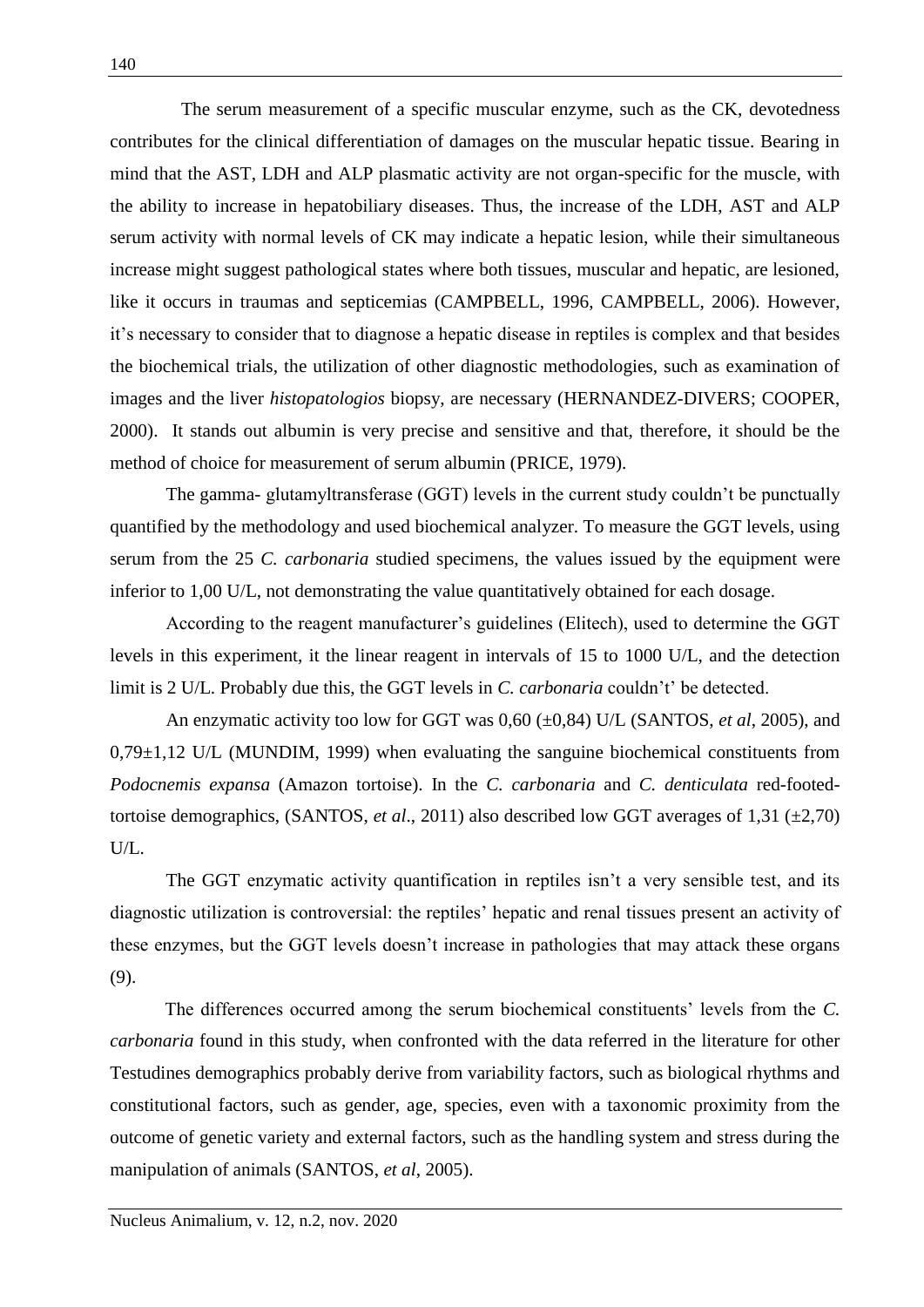The diets between captive and free Testudines might affect the values of several biochemical sanguine components. Furthermore, there's a higher food availability for captive animals, and they're normally less physical active (CHRISTOPHER, 1999).

Other external factor to be considered is the environmental temperature. Since the Testudines are ectothermic animals, the environmental temperature influents their metabolism, therefore an increase on the temperature results in an increase of food, in the digestion metabolism and on the digestive efficiency, consequently altering the serum concentrations from the sanguine biochemical constituents (ZIMMERMAN; TRACY, 1989; LITZGUS; HOPKINS, 2003). Besides, there might be factors inherent to the differences in the experimental and methodological planning. Such variability factors might be also correlated with a great range of variation that some evaluated constituents presented, a fact that can also be observed on the results of the discussed researches.

# **4 CONCLUSIONS**

The values found to evaluate the serum enzymatic constituents in *Chelonoidis carbonaria*, in a general way, doesn't presented significant differences of the observed values in other Testudines species. There weren't any significant differences between the male and female averages for serum enzymatic constituents. The use of analytical methodologies and dedicated reagents for biochemical exams seems to be proper to determine the serum enzymatic constituent profiles. However, the methodological technique uses to determine the gammaglutamyltransferase enzyme level (GGT) showed to be inadequate and the obtained values for creatine kinase (CK) and creatine kinase MB (CK-MB) enzymes presented great variations from the standard deviations. The results obtained in this study might contribute to a better comprehension about the serum biochemical parameter of these tortoises, as well as to ease their interpretation. They might also subsidize other studies that search reference values for *C. carbonaria*.

#### **REFERENCES**

ALMOSNY, N. R. P.; MONTEIRO, A. M. Patologia clínica. In: CUBAS, Z. S.; SILVA, J. C. R.; CATÃO-DIAS, J. L. (Ed.). **Tratado de animais selvagens**: medicina veterinária. São Paulo: Roca, 2007. cap. 59, p. 939-966.

AYRES, M. **BioEstat 5.0**: aplicações estatísticas nas áreas das ciências biológicas e médicas. Belém: Sociedade Civil Mamirauá; Brasília: CNPq, 2007.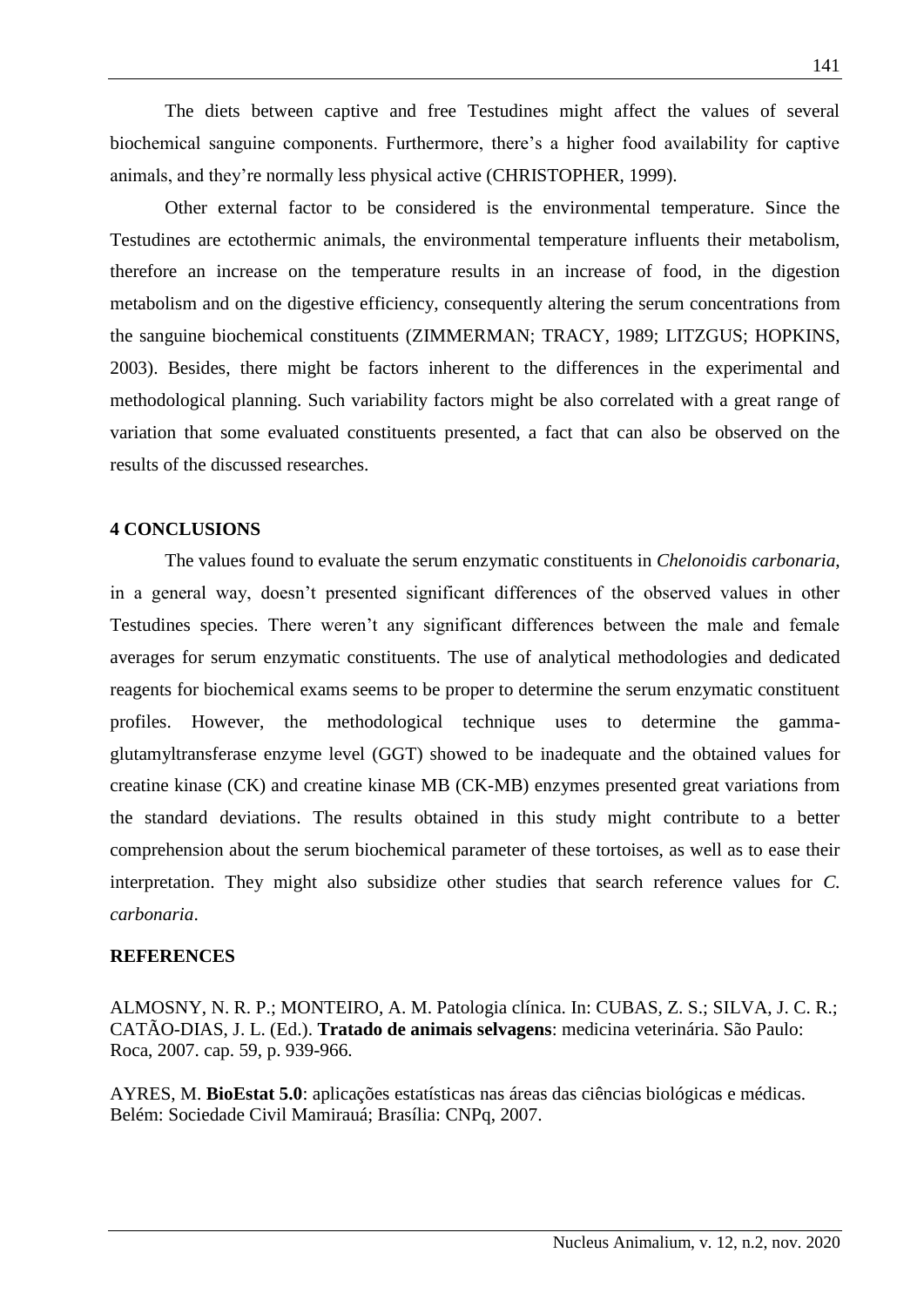BARROS, M. S; SILVA, A. G; FERREIRA-JUNIOR, P. D. Variações morfológicas e dimorfismo sexual em *Chelonoidis carbonaria* (Spix, 1824) e *Chelonoidis denticulata* (Linnaeus, 1766) (Testudinidae). **Braz. J. Biol.**, São Carlos , v. 72, n. 1, p. 153-161, 2012. Disponível em: <http://dx.doi.org/10.1590/S1519-69842012000100018>

CAMPBELL, T. W. Clinical pathology. In: MADER, D. R. (Ed.). **Reptile medicine and surgery**. Philadelphia: W. B. Saunders, 1996. cap. 22, p. 248-257.

CAMPBELL, T. W. Bioquímica clínica de répteis. In: THRALL, M. A. **Hematologia e bioquímica clínica veterinária**. São Paulo: Roca, 2006. cap. 33, p. 461-466.

CARPENTER, J. W. **Exotic Animal Formulary**. 3. ed. St. Louis: Elsevier Publishing, 2005.

CHRISTOPHER, M. M. Physical and biochemical abnormalities associated with prolonged entrapment in a desert tortoise. **Journal of Wildlife Diseases**, Ames, v. 35, n. 2, p. 361-366, 1999. Disponível em: [10.7589/0090-3558-35.2.361](https://doi.org/10.7589/0090-3558-35.2.361) 

FLOSE, F. M. Manejo e enfermidades de quelônios brasileiros no cativeiro doméstico. **Revista de Educação Continuada**, São Paulo, v. 4, n 2, p. 65-72, 2001.

FONSECA, L. A, MAIA, N. L., GIRARDI, F. M., CARVALHO FILHO, W. P., PIMENTEL, F. G., BRAGA, F. R. Avaliação de parâmetros bioquímicos séricos em Tartarugas-da-Amazônia (*Podocnemis expansa*) mantidas em cativeiro. **Pesq. Vet. Bras**. n. 36. v. 12. 1186-1189. 2016. Disponível em:<http://dx.doi.org/10.1590/s0100-736x2016001200008>

GRADELA, A. *et al* . Biometria corporal e parâmetros hematológicos de *Trachemys scripta elegans* e *Trachemys dorbignyi* (Testudines: Emydidae) criadas em cativeiro em Petrolina, Pernambuco. **Pesq. Vet. Bras.**, Rio de Janeiro , v. 37, n. 1, p. 83-90, 2017 . Disponível em: http://dx.doi.org/10.1590/s0100-736x2017000100014.

GONZÁLEZ, F. H. D.; SILVA, S. C. **Introdução à bioquímica clínica veterinária**. 3. ed. Porto Alegre: UFRGS, 2017. 538 p.

HERNANDEZ-DIVERS, S. J.; COOPER, J. E. Reptile hepatic lipidosis. **Seminars in Avian and Exotic Pet Medicine**, Philadelphia, v. 9, p. 153-164, 2000.

IUBMB. INTERNATIONAL UNION OF BIOCHEMISTRY AND MOLECULAR BIOLOGY, 2020. Disponível em: [https://www.qmul.ac.uk/sbcs/iubmb/.](https://www.qmul.ac.uk/sbcs/iubmb/) Acesso em 20 de outubro de 2020.

LE, M.; RAXWORTHY, C.J.; McCORD, W.P.; MERTZ, L. A molecular phylogeny of tortoises (Testudines: Testudinidae) based on mitochondrial and nuclear genes. **Molecular Phylogenetics and Evolution**. v. 40. n. 2: 517–531. 2006. Disponível em: [10.1016/j.ympev.2006.03.003](https://doi.org/10.1016/j.ympev.2006.03.003)

LEVINE, D.; SCHAFER, D. Red-Footed Tortoise, *Geochelone carbonaria*. **Tortuga Gazzette**, [s.l.], v. 28, n. 1, p. 1-3, Jan. 1992.

LITZGUS, J. D.; HOPKINS, W. A. Effect of temperature on metabolic rate of the mud turtle (*Kinosternon subrubrum*). **Journal of Thermal Biology**, Oxford, v. 28, p. 595-600, 2003. Disponível em:<https://www.sciencedirect.com/science/article/pii/S0306456503000718>